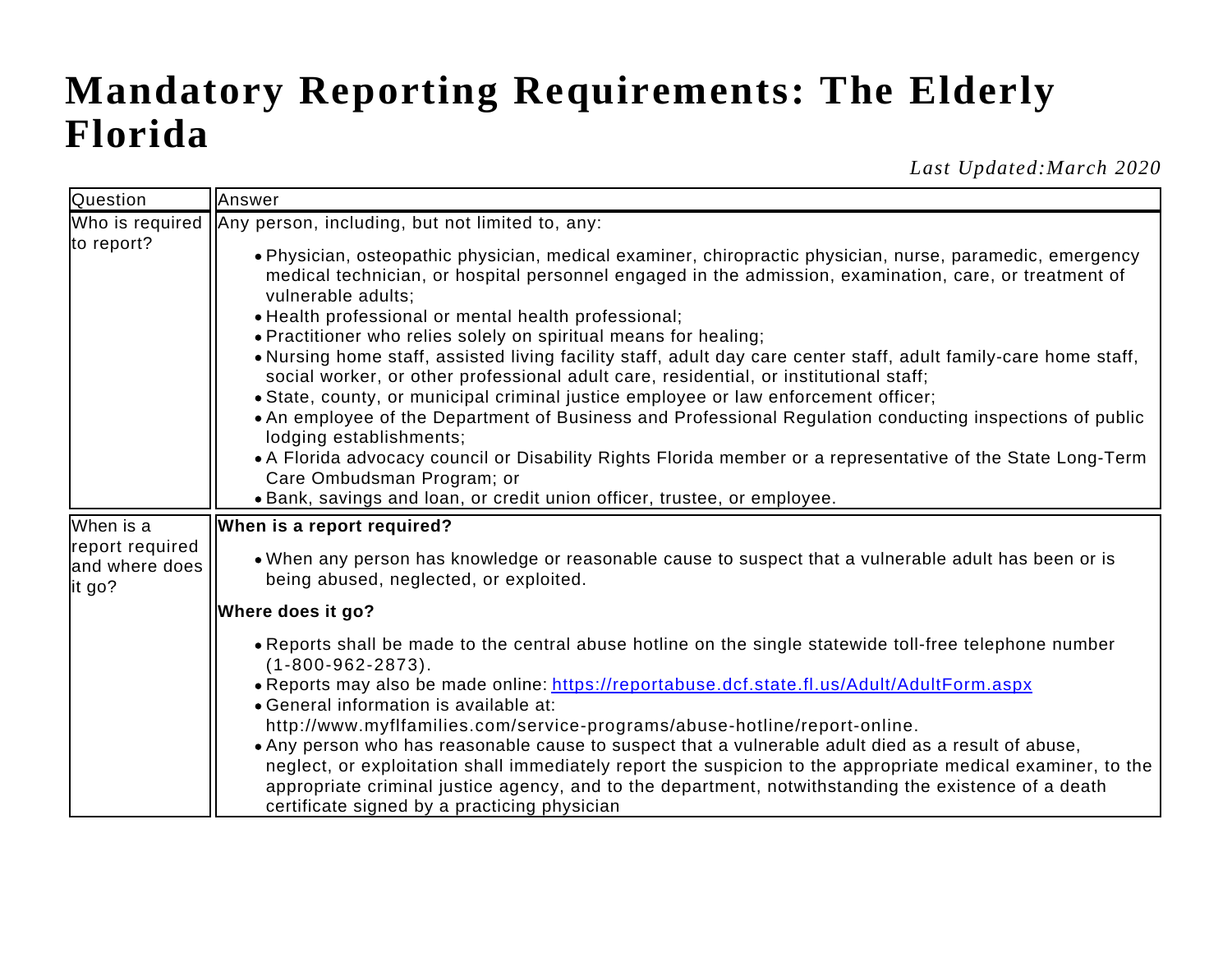| What            | • "Abuse" means any willful or threatened act or omission by a relative, caregiver, or household member                                                                                                                                                                                                                                                                                                                                                                                                                                                                                                                                                                                                                                                                                                 |
|-----------------|---------------------------------------------------------------------------------------------------------------------------------------------------------------------------------------------------------------------------------------------------------------------------------------------------------------------------------------------------------------------------------------------------------------------------------------------------------------------------------------------------------------------------------------------------------------------------------------------------------------------------------------------------------------------------------------------------------------------------------------------------------------------------------------------------------|
| definitions are | which causes or is likely to cause significant impairment to a vulnerable adult's physical, mental, or                                                                                                                                                                                                                                                                                                                                                                                                                                                                                                                                                                                                                                                                                                  |
| limportant to   | emotional health. Abuse includes acts and omissions.                                                                                                                                                                                                                                                                                                                                                                                                                                                                                                                                                                                                                                                                                                                                                    |
| know?           | . "Caregiver" means a person who has been entrusted with or has assumed the responsibility for frequent<br>and regular care of or services to a vulnerable adult on a temporary or permanent basis and who has a<br>commitment, agreement, or understanding with that person or that person's guardian that a caregiver<br>role exists.                                                                                                                                                                                                                                                                                                                                                                                                                                                                 |
|                 | • "Exploitation" means a person who:                                                                                                                                                                                                                                                                                                                                                                                                                                                                                                                                                                                                                                                                                                                                                                    |
|                 | • Stands in a position of trust and confidence with a vulnerable adult and knowingly, by deception or<br>intimidation, obtains or uses, or endeavors to obtain or use, a vulnerable adult's funds, assets, or<br>property with the intent to temporarily or permanently deprive a vulnerable adult of the use, benefit,<br>or possession of the funds, assets, or property for the benefit of someone other than the vulnerable<br>adult; or                                                                                                                                                                                                                                                                                                                                                            |
|                 | • Knows or should know that the vulnerable adult lacks the capacity to consent, and obtains or uses,<br>or endeavors to obtain or use, the vulnerable adult's funds, assets, or property with the intent to<br>temporarily or permanently deprive the vulnerable adult of the use, benefit, or possession of the<br>funds, assets, or property for the benefit of someone other than the vulnerable adult.                                                                                                                                                                                                                                                                                                                                                                                              |
|                 | May include, but is not limited to:                                                                                                                                                                                                                                                                                                                                                                                                                                                                                                                                                                                                                                                                                                                                                                     |
|                 | • Breaches of fiduciary relationships, such as the misuse of a power of attorney or the abuse of<br>guardianship duties, resulting in the unauthorized appropriation, sale, or transfer of property;<br>• Unauthorized taking of personal assets;<br>• Misappropriation, misuse, or transfer of moneys belonging to a vulnerable adult from a personal or<br>joint account; or<br>. Intentional or negligent failure to effectively use a vulnerable adult's income and assets for the<br>necessities required for that person's support and maintenance.                                                                                                                                                                                                                                               |
|                 | • "False report" means a report of abuse, neglect, or exploitation of a vulnerable adult to the central abuse<br>hotline which is not true and is maliciously made for the purpose of:<br>• Harassing, embarrassing, or harming another person;<br>. Personal financial gain for the reporting person;<br>• Acquiring custody of a vulnerable adult; or<br>. Personal benefit for the reporting person in any other private dispute involving a vulnerable adult.<br>. "Neglect" means the failure or omission on the part of the caregiver or vulnerable adult to provide the<br>care, supervision, and services necessary to maintain the physical and mental health of the vulnerable<br>adult, including, but not limited to, food, clothing, medicine, shelter, supervision, and medical services, |
|                 | which a prudent person would consider essential for the well-being of a vulnerable adult.                                                                                                                                                                                                                                                                                                                                                                                                                                                                                                                                                                                                                                                                                                               |
|                 | . "Neglect" also means the failure of a caregiver or vulnerable adult to make a reasonable effort to<br>protect a vulnerable adult from abuse, neglect, or exploitation by others. "Neglect" is repeated<br>conduct or a single incident of carelessness which produces or could reasonably be expected to<br>result in serious physical or psychological injury or a substantial risk of death.                                                                                                                                                                                                                                                                                                                                                                                                        |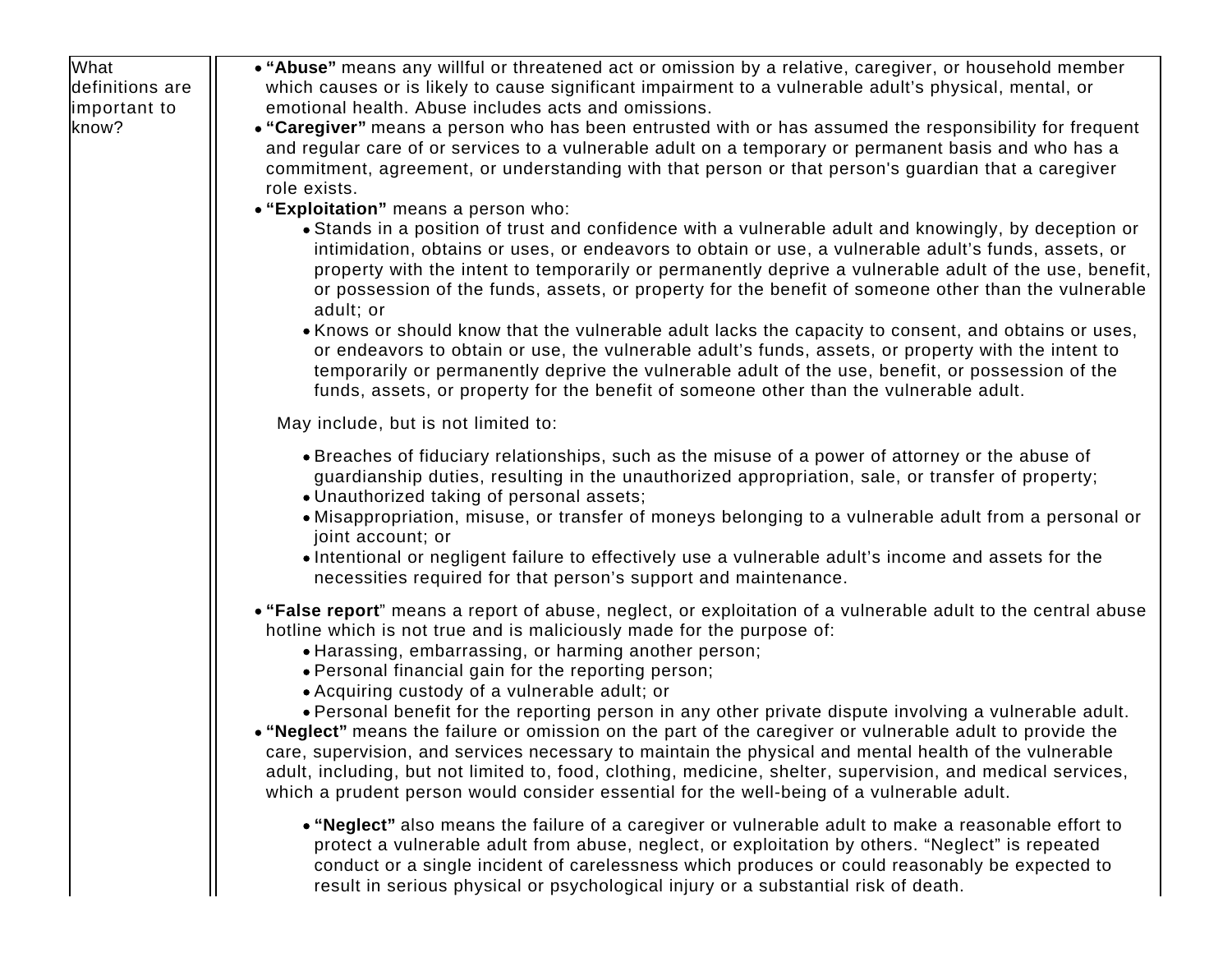|                                                                       | . "Psychological injury" means an injury to the intellectual functioning or emotional state of a vulnerable<br>adult as evidenced by an observable or measurable reduction in the vulnerable adult's ability to function<br>within that person's customary range of performance and that person's behavior.<br>• "Sexual abuse" means acts of a sexual nature committed in the presence of a vulnerable adult without<br>that person's informed consent.<br>• Includes, but is not limited to, sexual battery, fondling, exposure of a vulnerable adult's sexual<br>organs, or the use of a vulnerable adult to solicit for or engage in prostitution or sexual performance.<br>. Does not include any act intended for a valid medical purpose or any act that may reasonably be<br>construed to be normal caregiving action or appropriate display of affection.<br>• "Sexual battery" means oral, anal, or vaginal penetration by, or union with, the sexual organ of another or<br>the anal or vaginal penetration of another by any other object; however, sexual battery does not include an<br>act done for a bona fide medical purpose.<br>• "Vulnerable adult" means a person 18 years of age or older whose ability to perform the normal<br>activities of daily living or to provide for his or her own care or protection is impaired due to a mental,<br>emotional, sensory, long-term physical, or developmental disability or dysfunction, or brain damage, or<br>the infirmities of aging.<br>. "Vulnerable adult in need of services" means a vulnerable adult who has been determined by a<br>protective investigator to be suffering from the ill effects of neglect not caused by a second party<br>perpetrator and is in need of protective services or other services to prevent further harm. |
|-----------------------------------------------------------------------|----------------------------------------------------------------------------------------------------------------------------------------------------------------------------------------------------------------------------------------------------------------------------------------------------------------------------------------------------------------------------------------------------------------------------------------------------------------------------------------------------------------------------------------------------------------------------------------------------------------------------------------------------------------------------------------------------------------------------------------------------------------------------------------------------------------------------------------------------------------------------------------------------------------------------------------------------------------------------------------------------------------------------------------------------------------------------------------------------------------------------------------------------------------------------------------------------------------------------------------------------------------------------------------------------------------------------------------------------------------------------------------------------------------------------------------------------------------------------------------------------------------------------------------------------------------------------------------------------------------------------------------------------------------------------------------------------------------------------------------------------------------------------------------------------------------------|
| What timing<br>and procedural<br>requirements<br>apply to<br>reports? | • Reports must be made immediately.                                                                                                                                                                                                                                                                                                                                                                                                                                                                                                                                                                                                                                                                                                                                                                                                                                                                                                                                                                                                                                                                                                                                                                                                                                                                                                                                                                                                                                                                                                                                                                                                                                                                                                                                                                                  |
| What<br>linformation<br>must a report<br>linclude?                    | • Name, age, race, sex, physical description, and location of each victim alleged to have been abused,<br>neglected, or exploited;<br>• Names, addresses, and telephone numbers of the victim's family members;<br>• Name, address, and telephone number of each alleged perpetrator;<br>• Name, address, and telephone number of the caregiver of the victim, if different from the alleged<br>perpetrator;<br>• Name, address, and telephone number of the person reporting the alleged abuse, neglect, or exploitation;<br>• Description of the physical or psychological injuries sustained;<br>• Actions taken by the reporter, if any, such as notification of the criminal justice agency; and<br>• Any other information available to the reporting person that may establish the cause of abuse, neglect, or<br>exploitation that occurred or is occurring.                                                                                                                                                                                                                                                                                                                                                                                                                                                                                                                                                                                                                                                                                                                                                                                                                                                                                                                                                 |
| Anything else I<br>should know?                                       | • Any person who participates in making a report under this chapter or participates in a judicial proceeding<br>resulting therefrom is presumed to be acting in good faith and, unless lack of good faith is shown by clear<br>and convincing evidence, is immune from any liability, civil or criminal, that otherwise might be incurred<br>or imposed.<br>• A resident or employee of a facility that serves vulnerable adults may not be subjected to reprisal or                                                                                                                                                                                                                                                                                                                                                                                                                                                                                                                                                                                                                                                                                                                                                                                                                                                                                                                                                                                                                                                                                                                                                                                                                                                                                                                                                 |